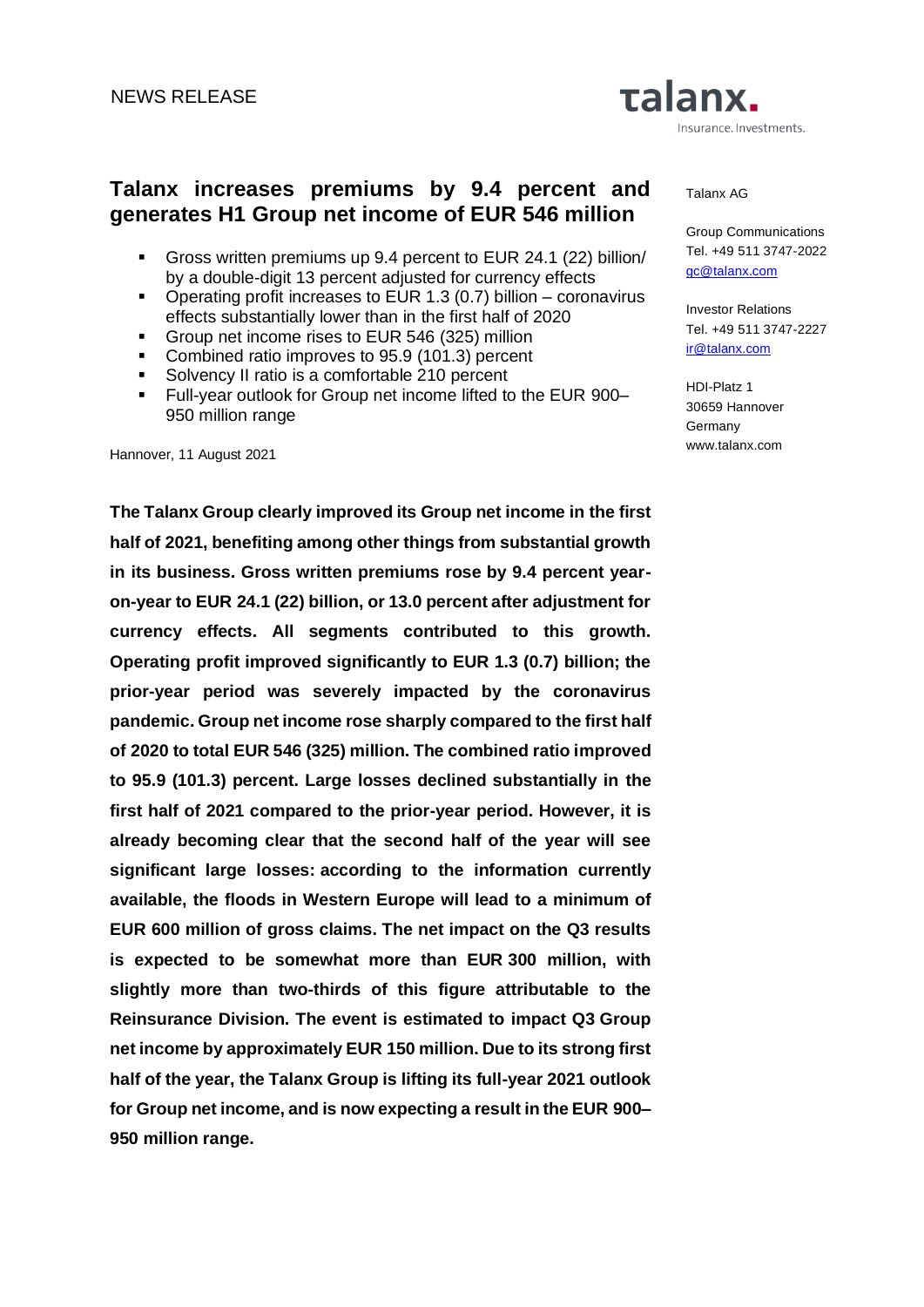#### CORPORATE NEWS



"We are extremely satisfied with our results for the first half of 2021. All segments in the Group recorded clear growth, due among other things to our growth initiatives in the areas of SMEs and special risks. Group net income improved strongly to above the high level seen in the first half of 2019 – before the coronavirus pandemic. This proves that our strategy is right and that we have managed to overcome the massive challenges posed last year by the coronavirus pandemic. However, these positive developments do not mean we can expect comparable growth and similar results in the second half of 2021. The catastrophic floods in Western Europe have left a trail of devastation behind them", said Torsten Leue, Chairman of the Board of Management of Talanx AG. "Our thoughts are with the victims and those affected. Our colleagues are doing everything in their power to help them rapidly, in line with our Talanx Purpose: 'Together we take care of the unexpected and foster entrepreneurship'. According to the information currently available, we expect to make payments of at least EUR 600 million gross before reinsurance to our clients. The fact that we are nevertheless lifting the forecast for our Group net income to the EUR 900–950 million range demonstrates the quality of our results for the first half of the year and shows how resilient our Group is."

Coronavirus claims expenses continued to impact net income, although at EUR 278 million they were down significantly compared to the prioryear period (EUR 824 million). The main thrust of the impact has changed substantially. Whereas in the first half of 2020 business shutdowns, event cancellations and credit insurance were responsible for the majority of losses, Life/Health Reinsurance is now the hardest hit area (EUR 263 million) due to the rise in mortality.

Losses from natural disasters were up year-on-year at EUR 261 (190) million. Most payments in this area (EUR 185 million) were made in connection with the winter storm that hit Texas in the first half of 2021. Large man-made losses amounted to EUR 264 (67) million. Total large losses were EUR 526 (1,018) million, below the pro rata large loss budget for the period of EUR 681 (594) million.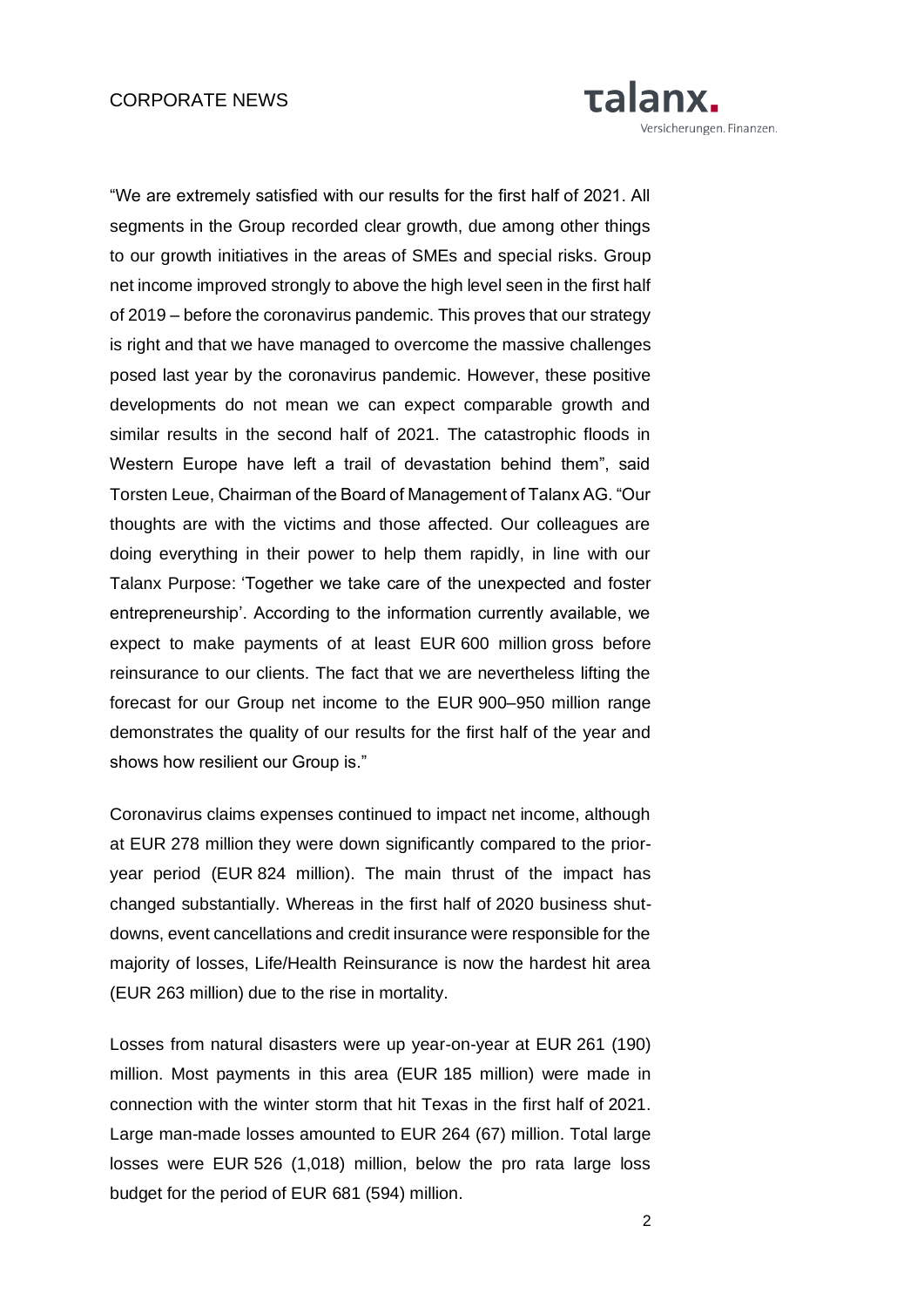

The underwriting result improved by 13.0 percent to EUR –982 (–1,129) million. The combined ratio improved by 5.4 percentage points, primarily due to the declining impact of the coronavirus pandemic, and amounted to a good 95.9 (101.3) percent in the first half of the year.

Net investment income climbed 32 percent year-on-year to EUR 2.4 (1.8) billion. The net return on investment was 3.3 (2.7) percent. The main driver was the increase in the net gain on disposals, which was mainly used to finance the Zinszusatzreserve (ZZR – additional interest reserve) in the German life insurance business. Operating profit rose clearly to EUR 1,333 (745) million. Group net income increased year-onyear to a total of EUR 546 (325) million; the prior-year period had been badly hit by the coronavirus pandemic. The share of Group net income accounted for by primary insurance remained more or less stable yearon-year at 44.5 (44.3) percent. At 210 (31 March 2021: 215) percent excluding transitional measure, the Solvency II ratio as at 30 June 2021 remained at a comfortable level.

#### *Second quarter: Group net income more than doubled*

Gross written premiums rose by 9.3 percent to EUR 10.4 (9.5) billion in the second quarter. The underwriting result rose compared to the prioryear period, which had been hit hard by the coronavirus pandemic, to EUR –382 (–704) million. The combined ratio improved to 95.7 (102.7) percent. Net investment income was up 24.4 percent to EUR 1.1 (0.9) billion. Operating profit jumped to EUR 707 (186) million and Group net income to EUR 269 (103) million.

### **Industrial Lines: premium growth thanks also to specialty business – Group net income of EUR 68 million**

Gross written premiums in the Industrial Lines Division rose by 8.7 percent to EUR 4.2 (3.9) billion. Adjusted for currency effects, the increase amounted to 11.0 percent. HDI Global Specialty was the main driver for premium growth, along with the growth recorded in the liability and property areas.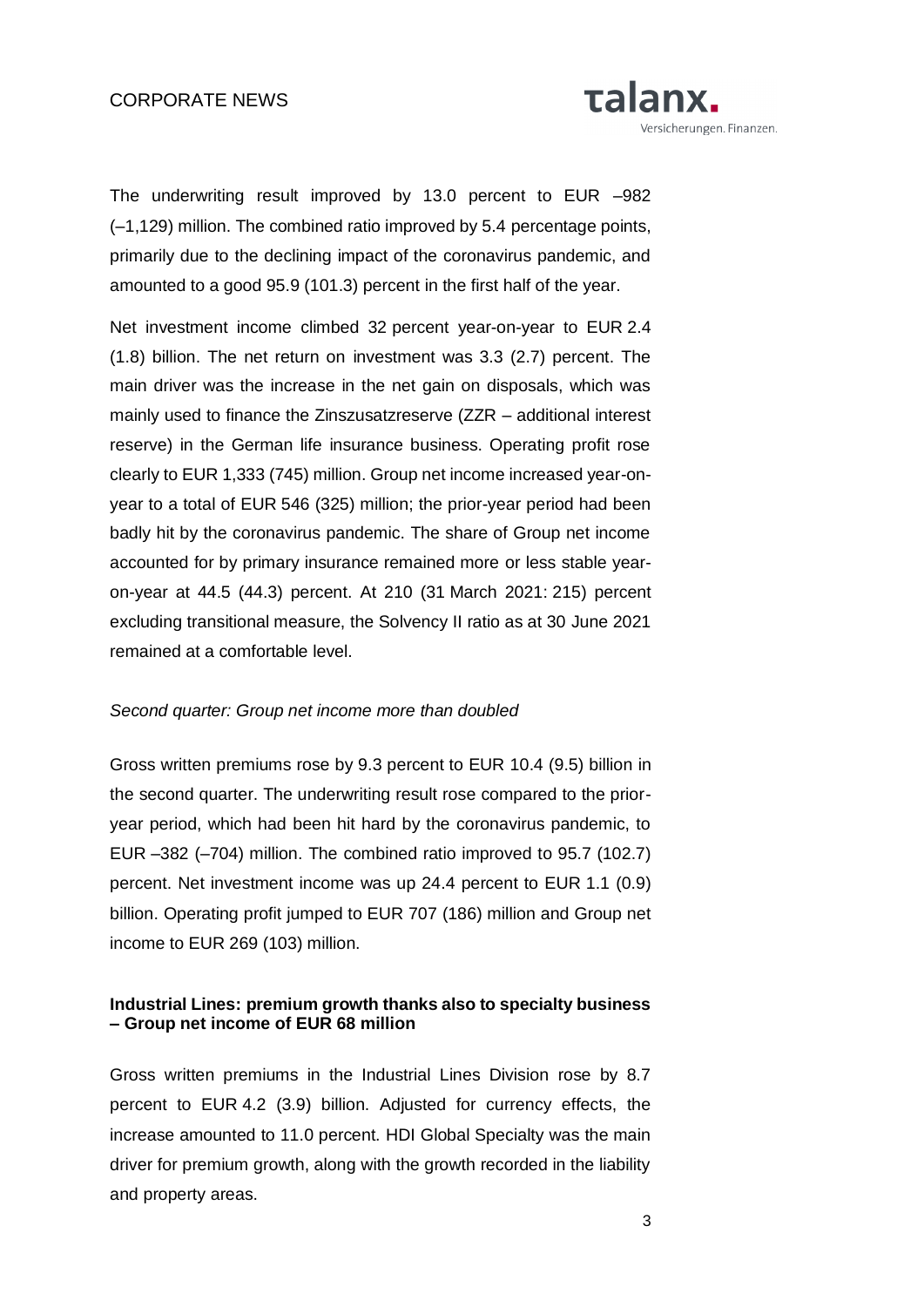

The H1 underwriting result rose to total EUR 27 (–67) million despite the large losses from natural disasters, and especially from the winter storm in Texas, and the above-average number of man-made large losses recorded in this division. The combined ratio improved substantially to 98.4 (104.7) percent; the measures taken to increase profitability are having the desired effect. This means that Industrial Lines is on track to meet its target of a combined ratio of 95 percent in the medium term.

Net investment income rose to EUR 141 (107) million, largely on the back of higher income from private equity. At EUR 97 (18) million, operating profit for the division was up substantially year-on-year in the first half of 2021 due to the substantial improvement in the underwriting result and in net investment income. The division contributed EUR 68 (7) million to Group net income.

### *Second quarter: improved combined ratio demonstrates success of restructuring measures*

In the second quarter, gross written premiums increased by 15.4 percent year-on-year to EUR 1.5 (1.3) billion. Growth after currency adjustments amounted to 17.0 percent. At EUR 17 (–56) million, the underwriting result improved significantly compared to the prior-year period, which was strongly affected by the coronavirus pandemic. In line with this, the combined ratio fell from 107.7 percent to 98.1 percent, clearly demonstrating the success of the measures taken to increase profitability. Net investment income declined to EUR 64 (73) million. Operating profit climbed to EUR 46 (–12) million, while the division's contribution to Group net income was EUR 29 (–10) million.

### **Retail Germany: growth in SME business and clear improvement in combined ratio**

Gross written premiums rose by 2.7 percent year-on-year to EUR 3.2 (3.1) billion. The main driver for this was the continued strong growth in the division's SME business. The contribution to Group operating profit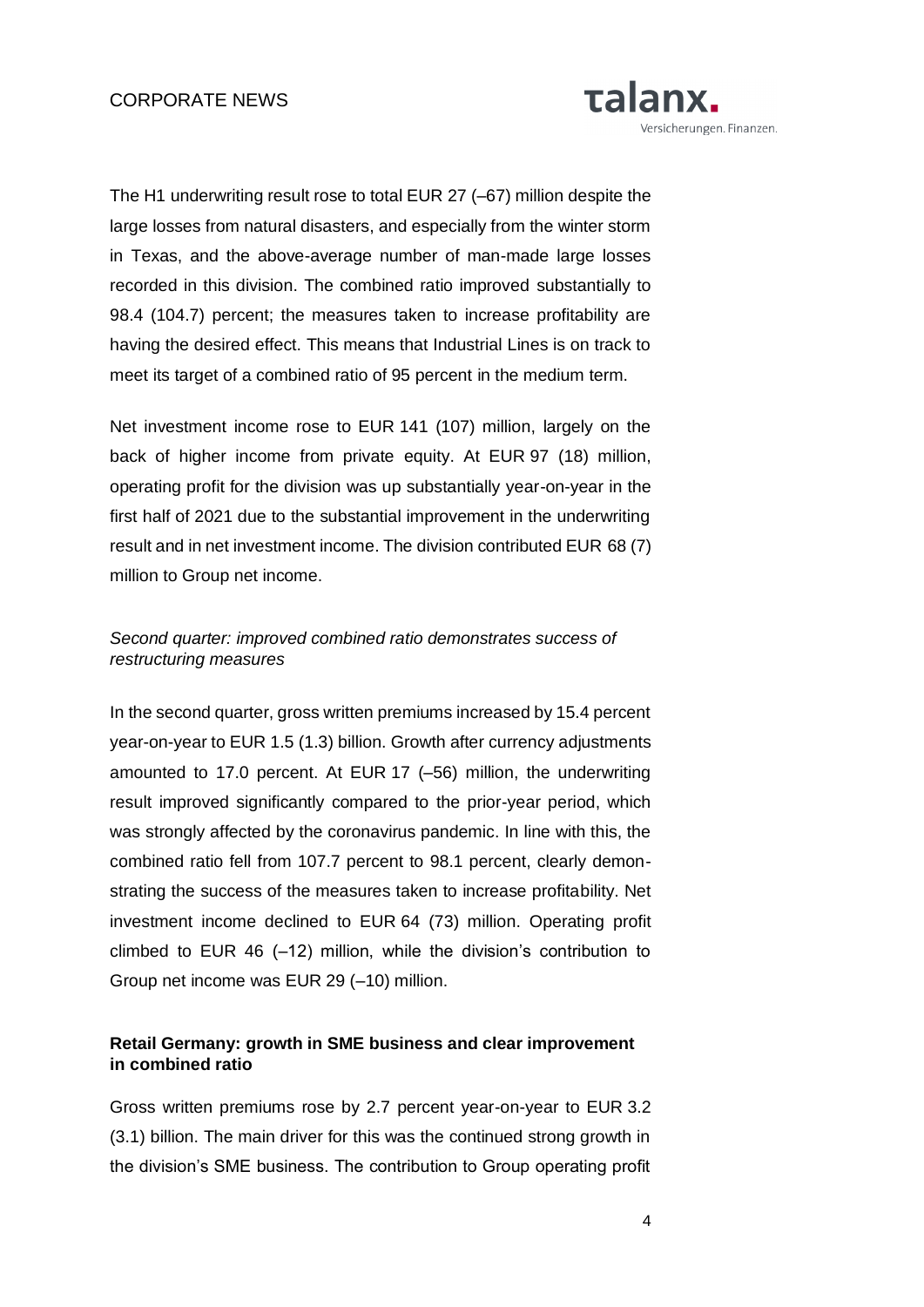

increased significantly to EUR 157 (95) million, while the contribution to Group net income rose by EUR 34 million to EUR 97 million.

#### *Property/Casualty segment: underwriting result more than doubled*

Gross written premiums in the Property/Casualty segment rose by 2.6 percent to EUR 1 (1) billion. This was due primarily to the growth of 10.7 percent recorded in the SME business, which rose to EUR 360 (325) million. The underwriting result more than doubled in the first half of 2021, rising to EUR 56 (22) million, whereas the prior-year period (approximately EUR 13 million net) was affected by business shutdown insurance payments resulting from the coronavirus pandemic.

The combined ratio improved by 5.3 percentage points to 91.7 (96.9) percent in the first half of the year, thanks to an improvement in the loss ratio and a clear decrease in administrative expenses. Net investment income rose by 33.9 percent year-on-year to EUR 53 (40) million on the back of higher disposal gains and lower writedowns compared to the prior-year period. Operating profit improved to EUR 102 (55) million.

# *Second quarter: rise in claims following end of lockdown and mediumsized losses following weather events*

In the second quarter, gross written premiums rose by 8.5 percent to EUR 251 (231) million. The underwriting result dropped to EUR 1 (35) million. This was due to a larger number of events below the large loss threshold and to severe rains and hailstorms in south Germany in June. The combined ratio was 99.7 (90.1) percent. Net investment income decreased by 4.4 percent to EUR 24 (25) million. Operating profit declined to EUR 21 (58) million. In the previous year period, improved motor vehicle claims figures due to the fall-out from the coronavirus had a considerable effect on the figures.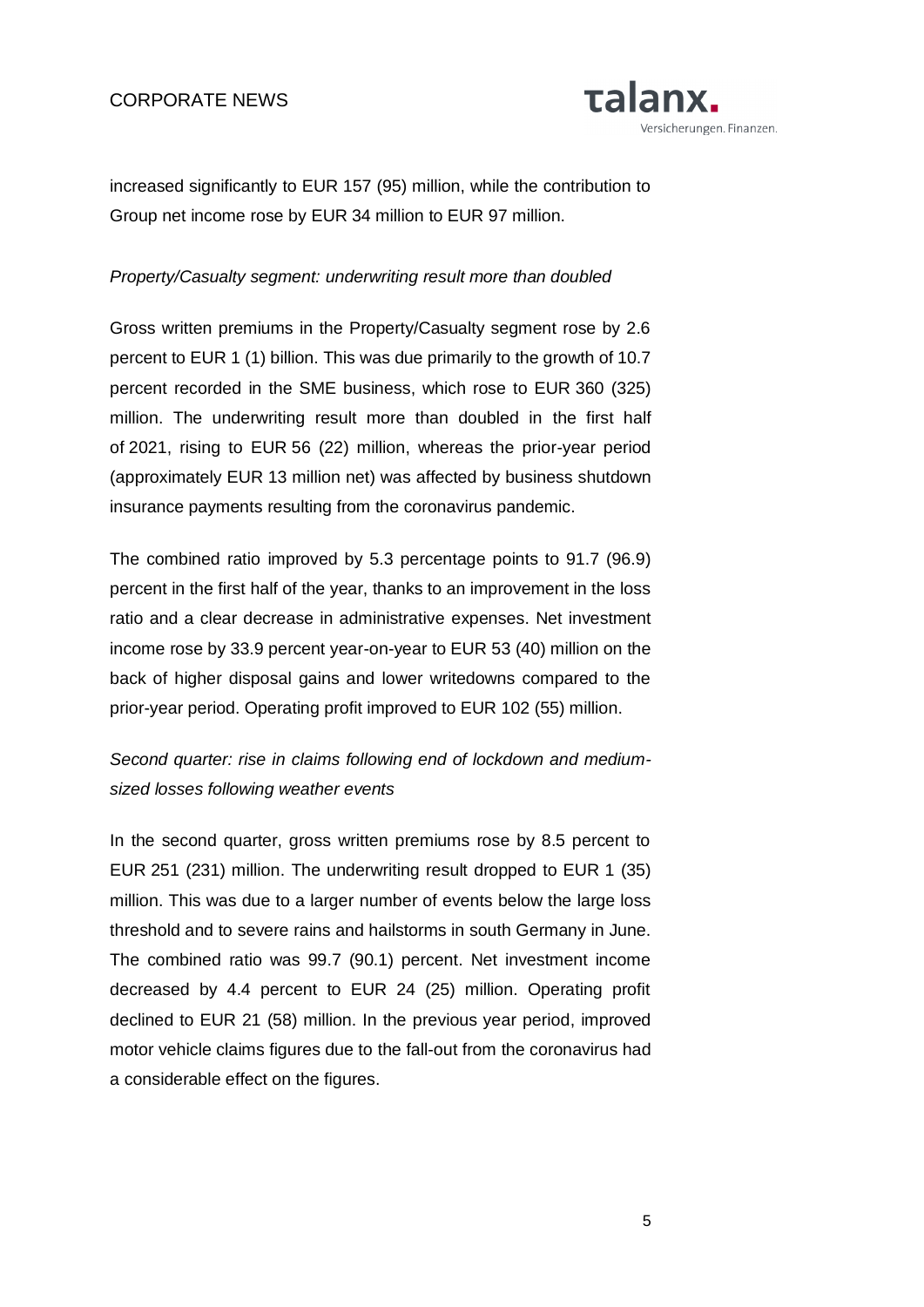### CORPORATE NEWS



#### *Life Insurance segment: sharp increase in net investment income*

Premium volumes in the Life Insurance segment rose by 2.8 percent in the first half of the year to EUR 2.2 (2.1) billion, among others due to the new, fund-based Clever Invest product and slightly higher single premiums. The prior-year period had seen a EUR 143 million decline in premiums due to the coronavirus pandemic. The underwriting result fell to EUR –1 (–0.6) billion in H1 2021. Policyholders participated in the positive course of business in the form of provisions for premium refunds. Net investment income improved year-on-year to EUR 1.1 (0.7) billion due to higher realised gains to finance the addition to the ZZR. This means that the build-up of the ZZR for 2021 has already been funded to a very large extent by the end of the first half of the year. Operating profit climbed to EUR 56 (40) million due to less pronounced coronavirus effects.

#### *Second quarter: stronger first quarter enhances capital base*

Premium volumes in the Life Insurance segment rose by 7.7 percent in the second quarter to EUR 1.2 (1.1) billion. The underwriting result declined to EUR –496 (–365) million. Net investment income improved to EUR 505 (381) million, partly as a result of higher realised gains to finance the ZZR. The strong results overall also helped to boost solvency. Operating profit was EUR 0 (4) million.

#### **Retail International: strong growth and improved combined ratio thanks to low loss frequencies for motor vehicle insurance**

The division's gross written premiums rose by 10.7 percent compared to the first half of 2020 to EUR 3.1 (2.8) billion. Adjusted for currency effects, gross premiums rose by 16.5 percent year-on-year. European premium volumes increased by 14.5 percent to EUR 2.4 (2.1) billion. The property insurance business in Poland was the main driver for this growth. In addition, the Italian life insurance business recovered from the decline seen in the previous year, which was due to the pandemic, while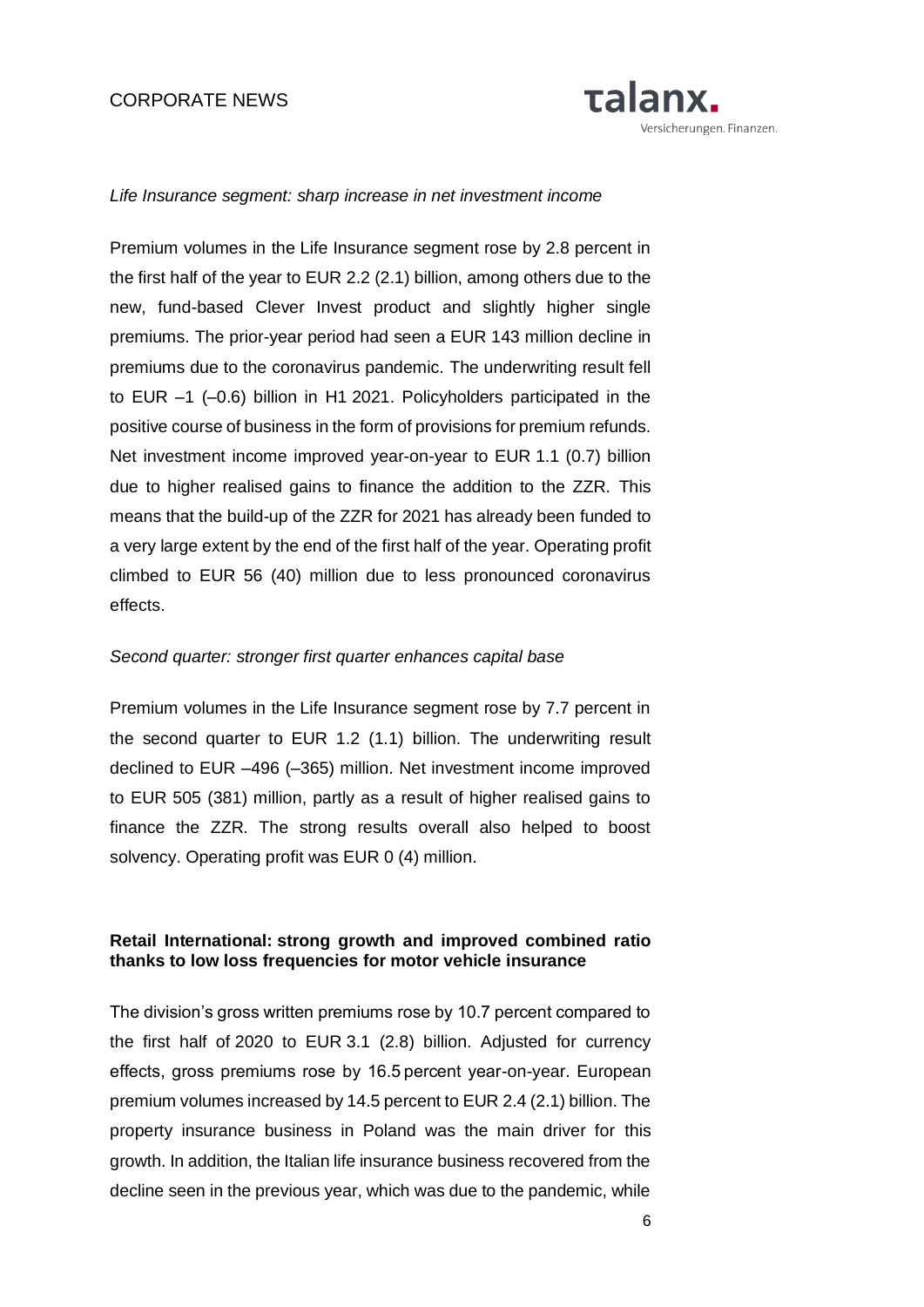### CORPORATE NEWS



the Italian property business benefited from the initial consolidation of Amissima Assicurazioni as of April 2021. Gross written premiums at HDI Sigorta A. Ş. in Turkey also recorded a positive trend, rising by 2 percent or 36.9 percent adjusted for currency effects.

Premium volumes in Latin America were almost stable at EUR 696 (699) million, primarily due to currency effects. Premium growth was particularly driven by the Chilean and Mexican operations. By contrast, premium volumes in Brazil declined due to the devaluation of the Brazilian real. Adjusted for currency effects, gross written premiums in the Latin America region rose by 9.7 percent.

The underwriting result was EUR 47 (44) million. The combined ratio improved by 1.5 percentage points to 92.8 (94.3) percent. This was largely due to ongoing below-average loss frequencies, which more than offset the increase in claims inflation. The coronavirus pandemic led to a rise in mortality in life insurance, which impacted the underwriting result by EUR 11 million. Net investment income rose by 16.7 percent to EUR 194 (167) million. Operating profit rose by 10.6 percent year-on-year to EUR 173 (156) million. The division's contribution to Group net income jumped by 17.0 percent to EUR 104 (89) million.

#### *Second quarter: strong premium growth*

Gross written premiums rose by 23.2 percent in the second quarter to EUR 1.5 (1.2) billion. The combined ratio was 91.8 (91.8) percent, as in the prior-year quarter. Net investment income increased to EUR 97 (76) million. Operating profit grew by 5.8 percent to EUR 86 (81) million. The division's contribution to Group net income rose to EUR 50 (46) million.

#### **Reinsurance: sharp overall decline in coronavirus effects**

Growth in the Reinsurance Division increased in the first half of the year despite the coronavirus. Gross written premiums rose by 10.0 percent to EUR 14.5 (13.1) billion. Operating profit jumped by 89.3 percent to EUR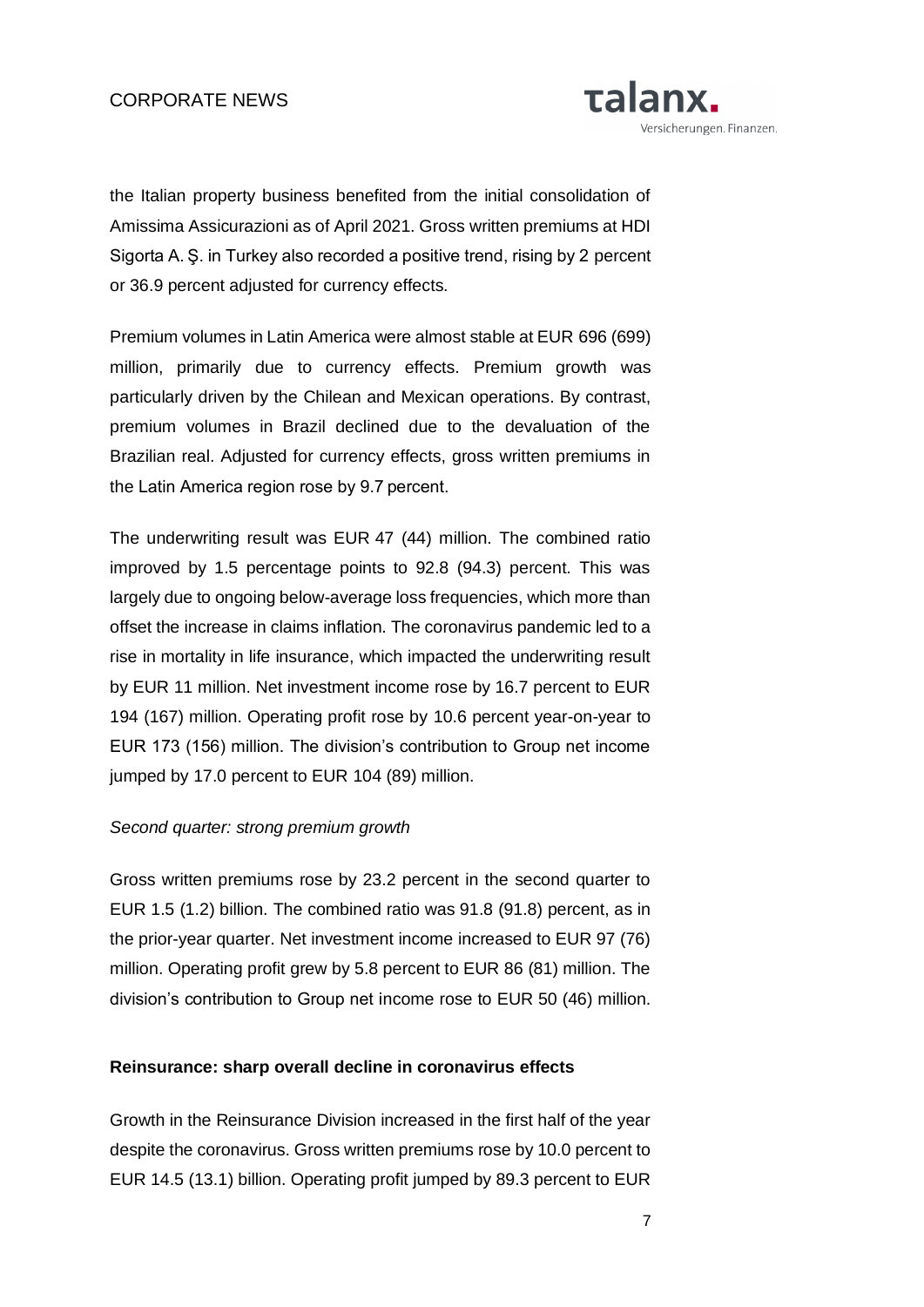

964 (509) million, a result of the significant impact of the coronavirus pandemic in the comparative period. The contribution made by the division to Group net income also rose, climbing 68 percent to EUR 336 (200) million.

### *Property/Casualty Reinsurance segment: large losses halved*

Gross written premiums increased by 11.9 percent year-on-year in the first half of the year, to EUR 10.3 (9.2) billion. Adjusted for currency effects, the increase amounted to 17.2 percent. No further net impact from the coronavirus pandemic was recorded in the first half of the year in the Property/Casualty Reinsurance segment. In accordance with past practice, the unutilised large loss budget within the year is allocated to the IBNR reserves, thereby creating an additional cushion for large losses in the second half of the year. At EUR 326 (737) million, net large losses were substantially lower than the figure for the comparative period, and less than the pro rata large loss budget figure of EUR 476 million.

The underwriting result rose to EUR 299 (–186) million. The combined ratio improved by 6.3 percentage points to 96.0 (102.3) percent. Net investment income was up 27.3 percent to EUR 596 (468) million. Operating profit increased by 163.3 percent to EUR 789 (300) million.

In the second quarter, gross written premiums rose by 9.2 percent to EUR 4.6 (4.2) billion. The underwriting result rose significantly to EUR 155 (–184) million in the first half of 2021 in contrast to the high volume of large losses seen in the prior-year period as a result of the coronavirus pandemic. The combined ratio improved to 95.8 (104.8) percent. Net investment income jumped to EUR 321 (170) million, while operating profit also rose tangibly to EUR 471 (–5) million.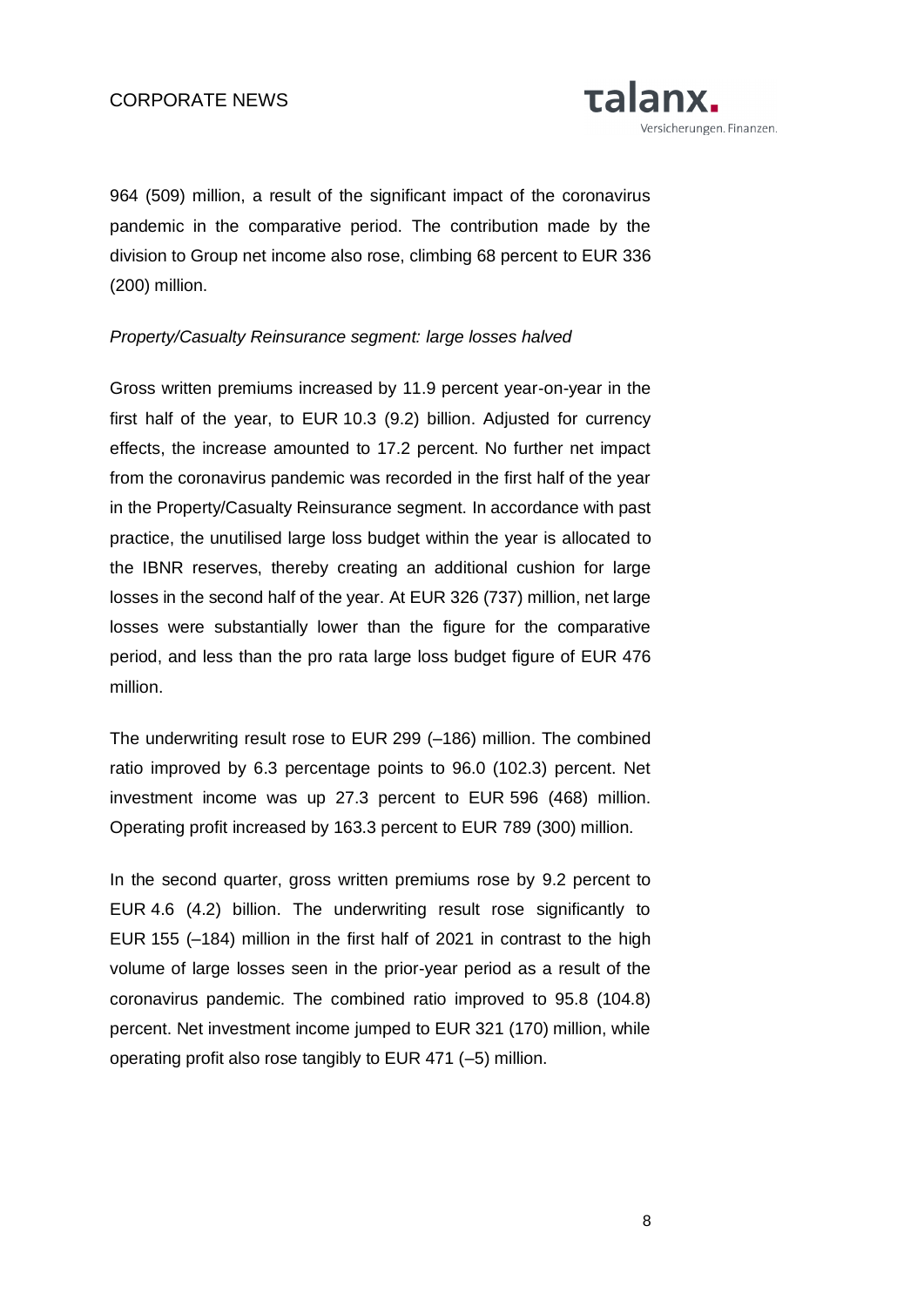

# *Life/Health Reinsurance segment still dominated by the fall-out from the pandemic*

Premium income in Life/Health Reinsurance rose by 5.7 percent in the first half of the year to EUR 4.2 (4.0) billion. If exchange rates had remained unchanged, growth would have amounted to 7.3 percent. Coronavirus effects impacted the Life/Health Reinsurance segment by approximately EUR 263 million in the first half of 2021. While the pandemic had a negative impact in the first quarter of the year, restructuring measures in the US mortality business had a positive onetime effect of EUR 129 million. The underwriting result fell to EUR –349 (–284) million. Net investment income declined to EUR 280 (331) million. Operating profit fell by 16.4 percent to EUR 175 (210) million.

In the second quarter, gross written premiums rose by 5.0 percent to EUR 2.1 (2) billion. The underwriting result improved to EUR –100 (–155) million. Net investment income declined to EUR 108 (157) million. Operating profit fell slightly to EUR 85 (87) million.

# **Outlook for 2021: Group net income in the EUR 900–950 million range**

The Talanx Group is adjusting the forecast for 2021 published in the 2020 Group Annual Report. Following a strong first half-year, it is projecting Group net income of EUR 900–950 million in financial year 2021. These expectations already include the substantial effects of the flood losses in Germany and parts of Europe, which suggest a weaker third quarter in particular.

The Group is also expecting gross premiums to rise by an encouraging high single-digit percentage figure in the current financial year after adjustment for currency effects. A net return on investment under the IFRSs of 2.7 percent is forecast. The return on equity should be between 8.5 and 9.0 percent, in excess of the strategic minimum target.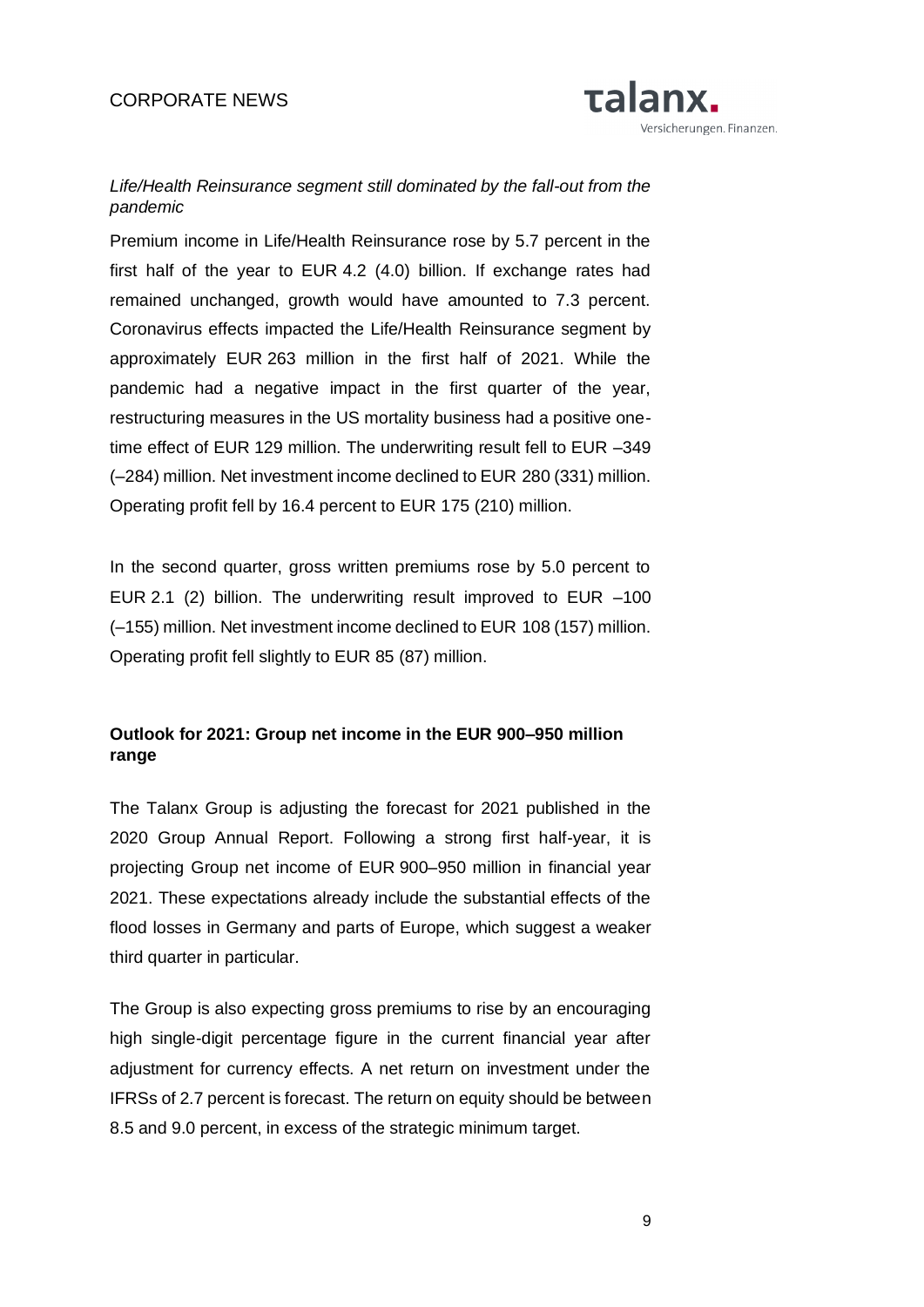

As usual, the forecasts for financial year 2021 are subject to the proviso that large losses develop in line with expectations and that no significant turbulences will occur on the currency and capital markets. Talanx continues to target the distribution of 35 to 45 percent of Group net income as dividends for the 2021 financial year, as in the past, and ensuring that the dividend payment remains at least stable year-on-year.

In the period up to 2022, the goal is for earnings per share (EPS) to rise by an average of at least 5 percent per year, starting from the original outlook of EUR 850 million for Group net income in 2018.

### **Key data from the Talanx Group income statement for H1 2021, consolidated (IFRS)**

| <b>EUR million</b>                                                                                          | 6M 2021 | 6M 2020 | $+/-$       |
|-------------------------------------------------------------------------------------------------------------|---------|---------|-------------|
| Gross written premiums                                                                                      | 24,075  | 22,006  | $+9.4%$     |
| Net premiums earned                                                                                         | 18,272  | 16,746  | $+9.1%$     |
| Combined ratio for property/casualty<br>primary insurance and property/casualty<br>reinsurance <sup>1</sup> | 95.9%   | 101.3%  | $-5.4$ ppts |
| Net investment income                                                                                       | 2,350   | 1,785   | +31.6%      |
| Operating profit/loss (EBIT)                                                                                | 1,333   | 745     | +78.8%      |
| Group net income (after non-controlling<br>interests)                                                       | 546     | 325     | $+67.9%$    |
| Return on equity <sup>2</sup>                                                                               | 10.5%   | 6.4%    | $+4.1$ ppts |

### **Key data from the Talanx Group income statement for Q2 2021, consolidated (IFRS)**

| <b>EUR million</b>                                                                                         | Q2 2021 | Q2 2020 | $+/-$       |
|------------------------------------------------------------------------------------------------------------|---------|---------|-------------|
| Gross written premiums                                                                                     | 10,426  | 9,539   | $+9.3%$     |
| Net premiums earned                                                                                        | 9,256   | 8,392   | $+10.3%$    |
| Combined ratio in property/casualty<br>primary insurance and property/casualty<br>reinsurance <sup>1</sup> | 95.7%   | 102.7%  | $-7.0$ ppts |
| Net investment income                                                                                      | 1,096   | 882     | $+24.4%$    |
| Operating profit/loss (EBIT)                                                                               | 707     | 186     | +280.3%     |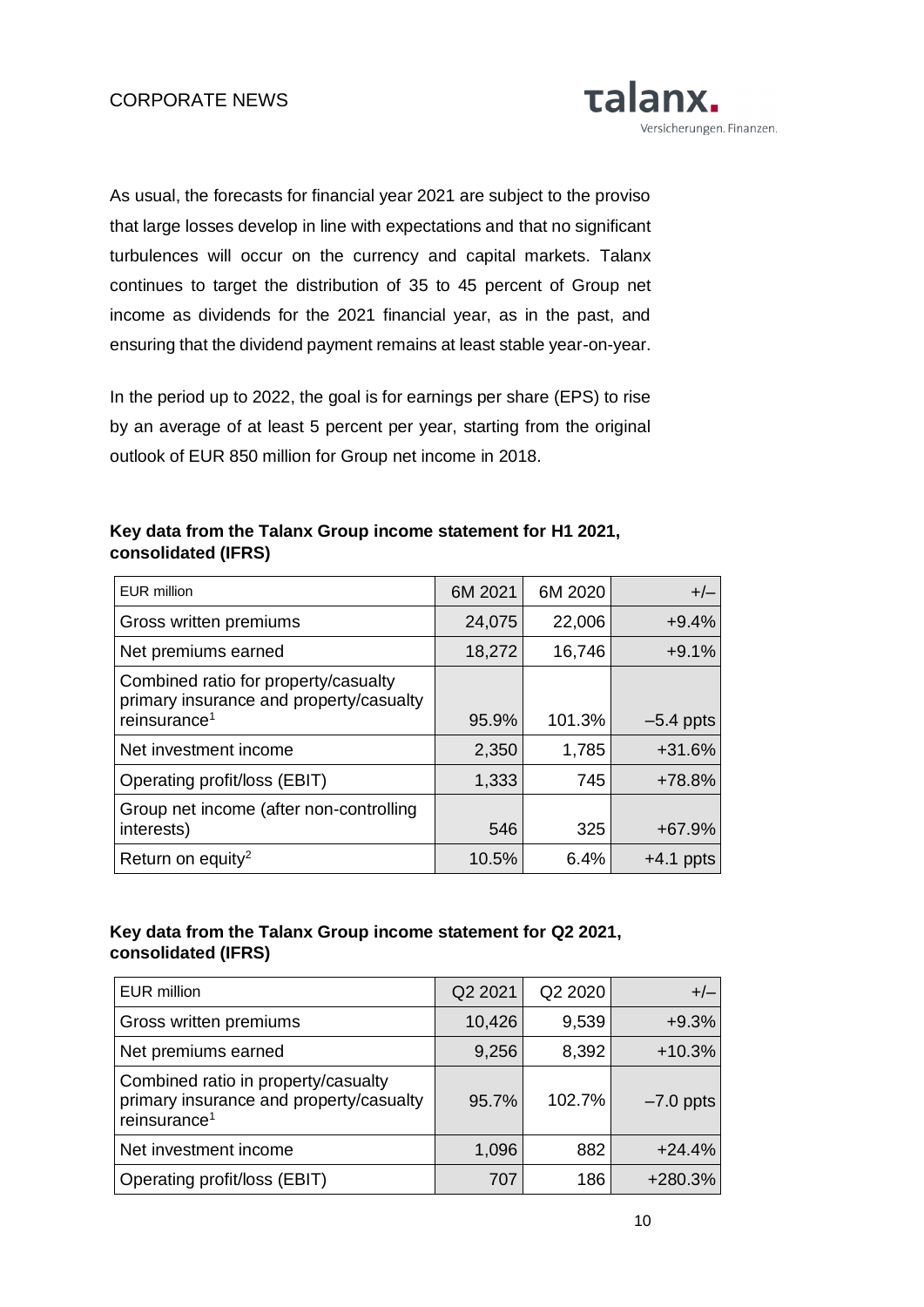| <b>Talanx.</b>           |
|--------------------------|
| Versicherungen. Finanzen |

| Group net income (after non-controlling<br>interests) | 269   | 103  | $+162.1%$   |
|-------------------------------------------------------|-------|------|-------------|
| Return on equity <sup>2</sup>                         | 10.3% | 4.1% | $+6.2$ ppts |

1) Including net interest income on funds withheld and contract deposits.

2) The ratio of annualised net income for the reporting period excluding non-controlling interests to average shareholders' equity excluding non-controlling interests.

#### [All documents relating to the corporate new items](https://www.talanx.com/investor-relations/presentations-and-events/disclosure/2020.aspx?sc_lang=de-DE)

#### [Financial calendar](https://www.talanx.com/de/investor_relations/hauptversammlung_-_events/finanzkalender?year=2021)

#### **About Talanx**

Talanx is a major European insurance group with premium income of EUR 41.1 billion (2020) and roughly 23,000 employees worldwide. Based in Hannover, Germany, the Group is active in more than 150 countries. Talanx is a multibrand provider with a focus on B2B insurance. Its industrial insurance and retail business in Germany and abroad is operated under the HDI brand, which has a rich tradition stretching back about 120 years. Other Group brands include Hannover Re, one of the world's leading reinsurers; the bancassurance specialists Targo insurers, PB insurers and neue leben; and Polish insurer Warta. Ampega, one of Germany's largest asset management companies, manages the Talanx Group's assets and is also an experienced provider of asset management solutions for non-group institutional investors. Rating agency Standard & Poor's has awarded the Talanx Primary Insurance Group a financial strength rating of A+/stable ("strong") and the Hannover Re Group one of AA–/stable ("very strong"). Talanx AG is listed on the Frankfurt Stock Exchange, where it is a member of the SDAX, and on the Hannover stock exchange (ISIN: DE000TLX1005, German Securities Code: TLX100).

*Talanx – Together we take care of the unexpected and foster entrepreneurship*

For further information, please see [www.talanx.com.](http://www.talanx.com/) 



Current photographs and company logos are available at [https://mediathek.talanx.de.](https://mediathek.talanx.de/)

| Für Presseanfragen kontaktieren Sie bitte: |  |                                   |  |
|--------------------------------------------|--|-----------------------------------|--|
| Andreas Krosta                             |  | Tel.: +49 511-3747-2020           |  |
|                                            |  | E-Mail: andreas.krosta@talanx.com |  |
| Anna Gräuler                               |  | Tel.: +49 511-3747-2094           |  |
|                                            |  | E-Mail: anna.graeuler@talanx.com  |  |